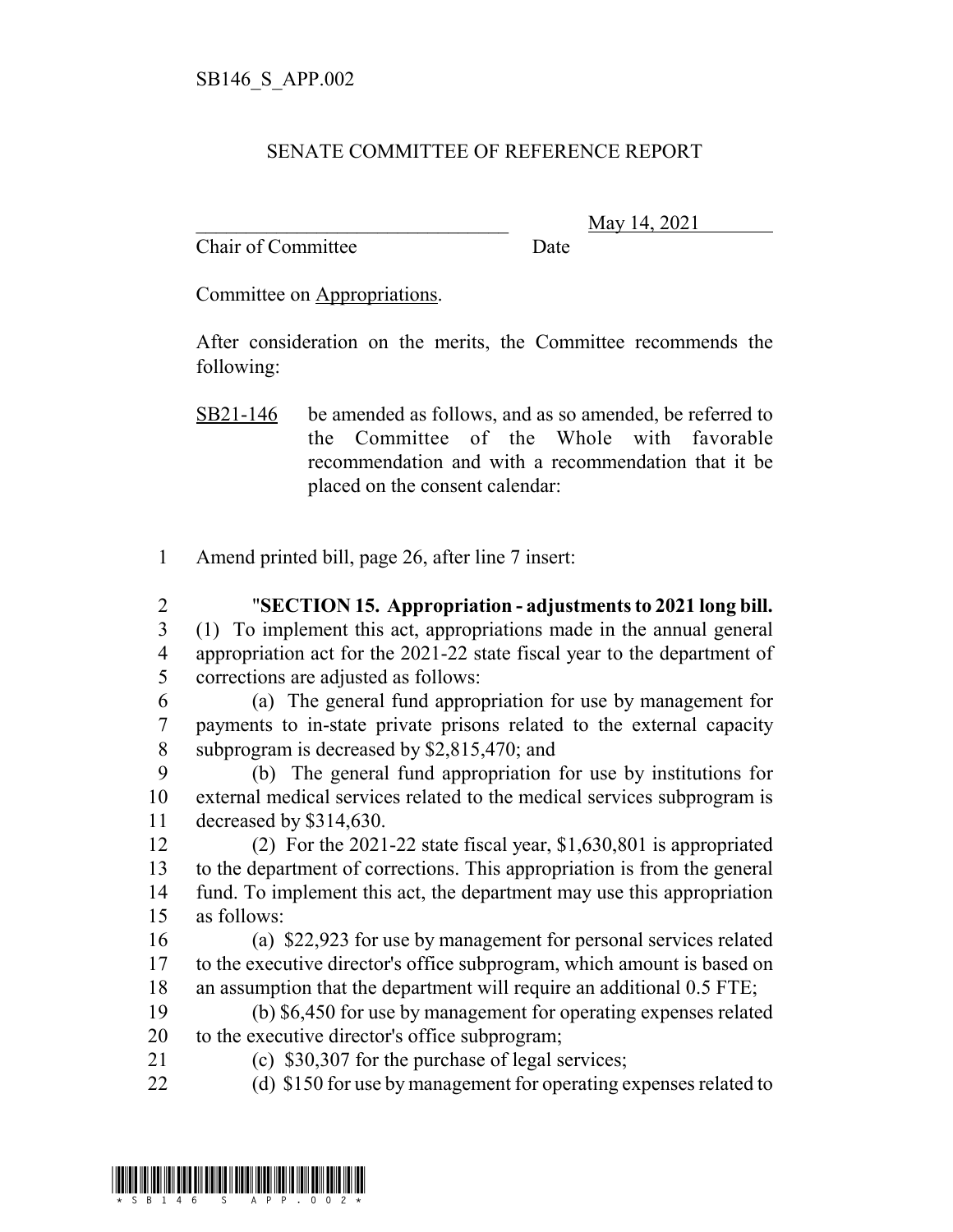the inspector general subprogram;

 (e) \$8,700 for use by institutions for operating expenses related to the superintendents subprogram;

 (f) \$66,641 for use by institutions for personal services related to the case management subprogram, which amount is based on an assumption that the department will require an additional 0.9 FTE;

 (g) \$6,700 for use by institutions for operating expenses related to the case management subprogram;

 (h) \$51,224 for use by institutions for personal services related to the mental health subprogram, which amount is based on an assumption that the department will require an additional 0.5 FTE;

 (i) \$6,450 for use by institutions for operating expenses related to the mental health subprogram;

 (j) \$1,800 for use by support services for operating expenses related to the communications subprogram;

 (k) \$150 for use by support services for operating expenses related to the training subprogram;

 (l) \$1,600 for use by support services for operating expenses related to the information systems subprogram;

 (m) \$229,220 for use by support services for payments to OIT related to the information systems subprogram;

 (n) \$48,734 for use by community services for personal services related to the parole subprogram, which amount is based on an assumption that the department will require an additional 0.9 FTE;

 (o) \$191,647 for use by community services for operating expenses related to the parole subprogram;

 (p) \$389,196 for use by community services for insurance payments related to the parole subprogram;

 (q) \$359,659 for use by community services for parolee supervision and support services related to the parole subprogram;

 (r) \$158,052 for use by community services for wrap-around services program related to the parole subprogram;

 (s) \$44,498 for use by the parole board for personal services, which amount is based on an assumption that the department will require an additional 0.9 FTE; and

(t) \$6,700 for use by the parole board for operating expenses.

 (3) For the 2021-22 state fiscal year, \$30,307 is appropriated to the department of law. This appropriation is from reappropriated funds 39 received from the department of corrections under subsection  $(2)(c)$  of this section and is based on an assumption that the department of law will require an additional 0.2 FTE. To implement this act, the department of